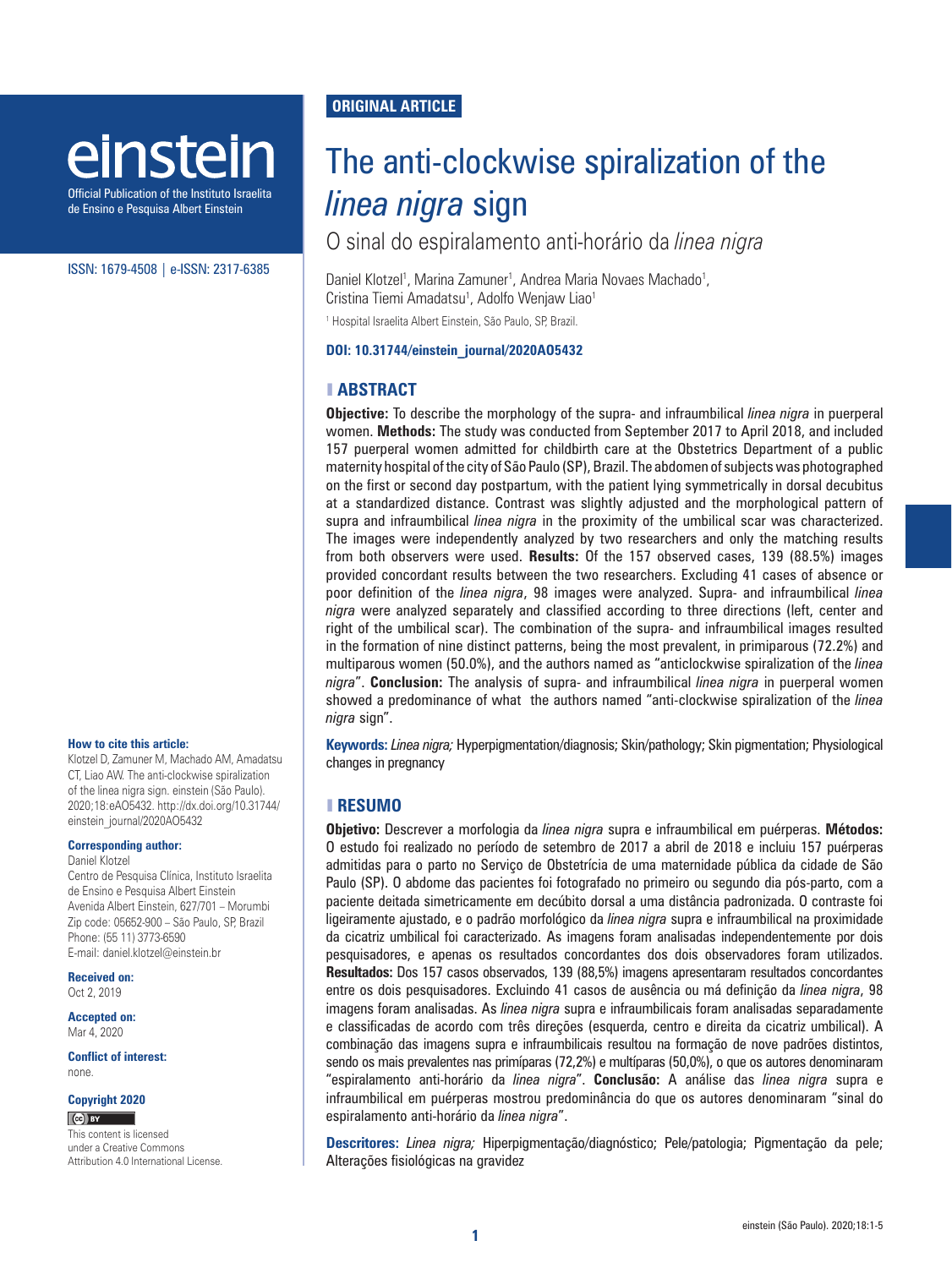### ❚ **INTRODUCTION**

Clinical practice provides an inexhaustible source of observation and valuable knowledge of physiological phenomena, as well as changes leading to pathological situations. After 35 years of professional practice, the senior author of this article noticed what could be a repetitive pattern of the *linea nigra*, the formation of an anti-clockwise spiralization around the umbilical scar. An independent and similar observation was reported by another author more than two decades ago, but the conclusions differ from the present findings.(1)

Hyperpigmentation is the most common physiological skin alteration in pregnancy and is more frequent in women with darker skin.<sup>(2,3)</sup> It is characterized by darkening of areas that are already pigmented (areolae, genitalia, armpits, periumbilical region and inner thighs), melasma and darkening of the linea alba, which leads to the formation of a linear brownish band, along the abdomen midline, called *linea nigra.*(4-7)

In general, the *linea nigra* is longitudinally located between the pubic symphysis and the umbilical scar, and it may extend up to the xiphoid appendix, although there are some particularities regarding its morphology.(4) There is very scarce research reporting the details of the pattern of the *linea nigra* in pregnant and puerperal women.

This article reports the observational study of the morphology of the supra- and infraumbilical pattern of the *linea nigra* in its proximity to the umbilical scar, in puerperal women.

#### ❚ **OBJECTIVE**

To describe the morphology of the supra- and infraumbilical *linea nigra* in puerperal women.

#### ❚ **METHODS**

The study was conducted from September 2017 to April 2018, and included 157 puerperal women admitted for childbirth care at the Obstetrics Department of the *Hospital Municipal de Vila Santa Catarina*, a public maternity hospital of the city of São Paulo (SP), Brazil. After approval by the Research Ethics Committee of the organization (number # 2.233.215, CAAE: 70691317.2.0000.0071), data collection was performed. Subjects were randomly approached during admission for childbirth at the obstetrics ward, regardless of the presence or absence of *linea nigra*. The study was explained, and those who agreed to participate, had their pictures taken after signing an Informed Consent

Form. No exclusion criteria were applied at this point. The study followed the principles set forth by the Helsinki Declaration of 1975, as revised in 2013.

Demographic data (age and reported skin color) and number of previous deliveries were collected from hospital records. Puerperal abdomens were photographed, by the same observer on the first or second day postpartum, at the obstetrics ward of the hospital. The patients laid symmetrically in dorsal decubitus, for the photographs to be taken using a Backlit [Sony Exmor RS](https://en.m.wikipedia.org/wiki/Sony_Exmor_RS) 12 MP  $(1.22 \mu m)$ , f/2.2 [aperture](https://en.m.wikipedia.org/wiki/F-number), approximately 30cm away from the patient's abdomen. To ensure the equidistant visualization of the supraand infraumbilical lines, and the analysis of both in relation to the umbilical scar, the photographs were taken perpendicularly to the abdomen of the patients. Later, contrast was slightly adjusted to allow a better characterization of the morphological pattern of the supra- and infraumbilical *linea nigra* in the proximity of the umbilical scar. The images were independently analyzed by two researchers and only the matching results from both observers were used.

Supra- and infraumbilical *linea nigra* were analyzed separately and classified according to three directions, as shown in figure 1.

The supra- and infraumbilical lines were classified in relation to the umbilical scar (to the left, central or to the right of the umbilical scar) and their combinations presented nine figurative patterns (Figure 2).



Direction 1: tends to the left-hand side of the umbilical scar; Direction 2: tends to the center of the umbilical scar; Direction 3: tends to the right-hand side of the umbilical scar.

**Figure 1.** Direction of the *linea nigra* in relation to the umbilical scar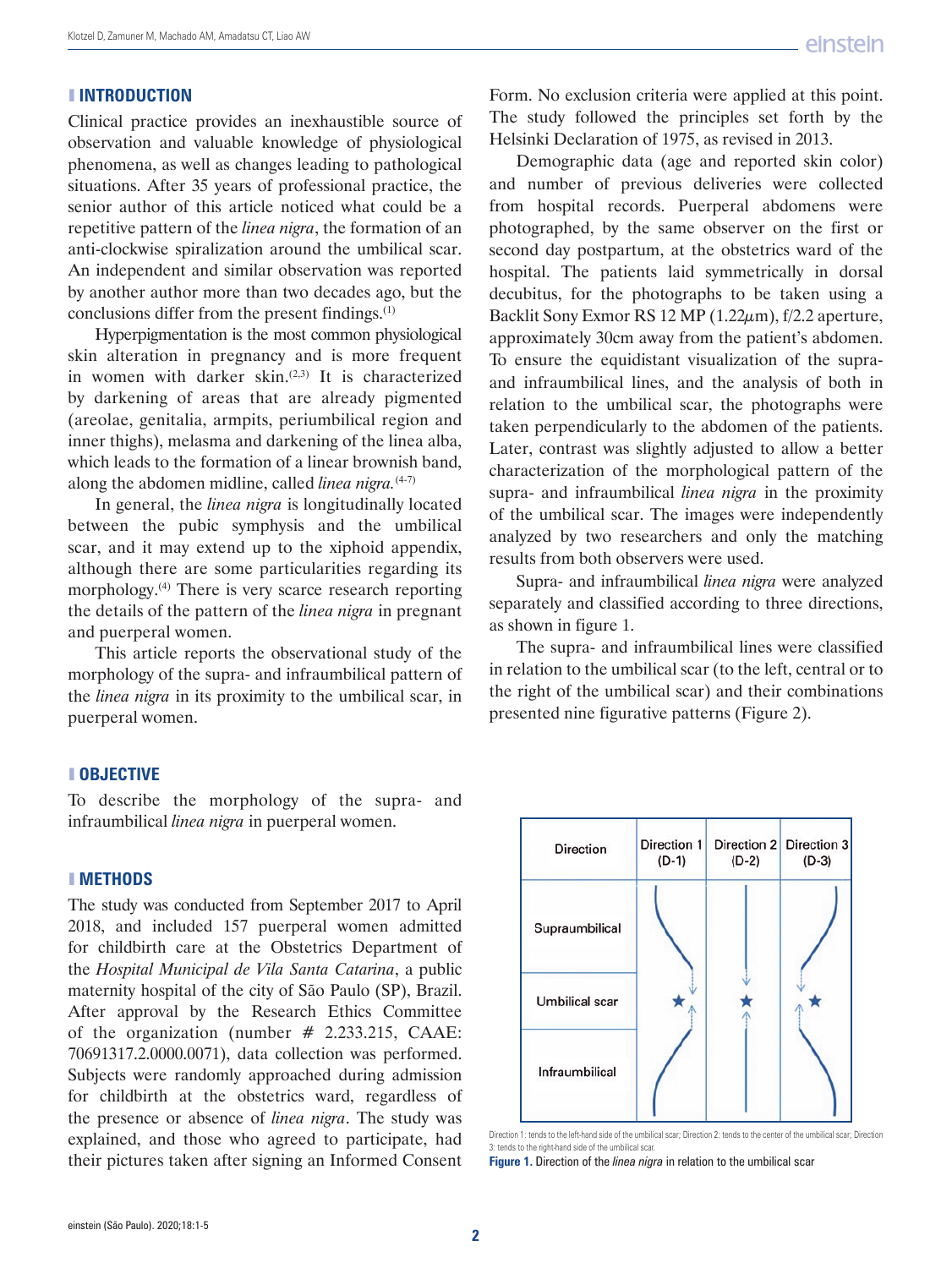| Pattern<br>classification | Pattern A | Pattern B | Pattern C | Pattern D | Pattern E | Pattern F      | Pattern G | Pattern H | Pattern I |
|---------------------------|-----------|-----------|-----------|-----------|-----------|----------------|-----------|-----------|-----------|
| Supraumbilical            |           |           |           |           |           |                |           |           |           |
| <b>Umbilical scar</b>     | ∧★        |           | ѫ<br>Λ    | ∧         |           | ж<br>$\Lambda$ | <b>AR</b> |           |           |
| Infraumbilical            |           |           |           |           |           |                |           |           |           |

**Figure 2.** Classification of the supra- and infraumbilical *linea nigra* combination

### ❚ **RESULTS**

Of the 157 observed cases, 139 (88.5%) images provided concordant results between two researchers.

Of the 139 selected images, 41 (29.5%) presented an absent line or a line with poor sharpness; of these, 37 were supraumbilical lines, 17 infraumbilical and 13 both. The highest frequency of supraumbilical images with low sharpness was due to the presence of piercing scarring (27 cases; 72.9%). After the exclusion of these patients, we ended up with 98 quality images to assess the direction of the *linea nigra*.

The age of the study population ranged from 14 to 45 years, mean of 26.9 years. The study included 36 women pregnant for the first time (primiparous, 36.7%), 58 women who had previous pregnancies (multiparous, 59.2%) and four women whose parity information was not available (4.1%) (Table 1).

|  | Table 1. Demographic data of the study population |  |  |  |
|--|---------------------------------------------------|--|--|--|
|  |                                                   |  |  |  |

| Age                | $26.9 + 6.7$ |  |
|--------------------|--------------|--|
| Parity, n (%)      |              |  |
| 1                  | 36(36.7)     |  |
| $2 - 3$            | 36 (36.7)    |  |
| 4-7 prdpregnancies | 22(22.5)     |  |
| No information     | 4(4.1)       |  |
| Ethnicity, n (%)   |              |  |
| Black*             | 64(65.3)     |  |
| White              | 31(31.6)     |  |
| <b>No</b>          | 3(3.1)       |  |

\* Brown + black - self-reported. Brazilian Institute of Geography and Statistics.

Among the 94 women with parity information, the predominant directions (which, combined, generated the pattern I) were D-3 for the supra line (73.4%) and D-1 for the infra line (72.3%), and were more prevalent in primiparous (Table 2).

The combination of the supra- and infraumbilical images resulted in the formation of nine distinct patterns (Table 3, Figure 2). Pattern I, which we named "anticlockwise spiralization of the *linea nigra*" (Figure 3), was the most prevalent pattern in primiparous (26; 72.2%) and in multiparous women (29; 50.0%).

**Table 2.** Direction of the supra- and infraumbilical *linea nigra* according to parity

|                  |                           | <b>Supraumbilical</b>     |              | <b>Infraumbilical</b> |                                       |           |  |
|------------------|---------------------------|---------------------------|--------------|-----------------------|---------------------------------------|-----------|--|
| <b>Direction</b> | <b>Primiparous</b><br>(%) | <b>Multiparous</b><br>(%) | Total $(\%)$ | (%)                   | <b>Primiparous Multiparous</b><br>(%) | Total (%) |  |
| D <sub>1</sub>   | 3(8.3)                    | 14 (24.1)                 | 17(18.1)     | 29 (80.5)             | 39(67.2)                              | 68 (72,3) |  |
| D <sub>2</sub>   | 0(0)                      | 8(13.8)                   | 8(8.5)       | 6(16.7)               | 6(10.4)                               | 12 (12,8) |  |
| D <sub>3</sub>   | 33(91.7)                  | 36(62.1)                  | 69 (73.4)    | 1(2.8)                | 13 (22.4)                             | 14 (14,9) |  |
| Total            | 36 (100)                  | 58 (100)                  | 94 (100)     | 36 (100)              | 58 (100)                              | 94 (100)  |  |

| Table 3. Distribution of the supra- and infraumbilical linea nigra combinations, as |  |  |  |
|-------------------------------------------------------------------------------------|--|--|--|
| per parity and pattern                                                              |  |  |  |

| <b>Pattern</b> | <b>Primiparous (%)</b> | <b>Multiparous (%)</b> | Total $(\%)$ |
|----------------|------------------------|------------------------|--------------|
| A              | 0(0)                   | 6(10.3)                | 6(6.4)       |
| B              | 0(0)                   | 1(1.7)                 | 1(1.1)       |
| C              | 3(8.3)                 | 7(12.1)                | 10 (10.6)    |
| D              | 0(0)                   | 3(5.2)                 | 3(3.2)       |
| E              | 0(0)                   | 2(3.4)                 | 2(2.1)       |
| F              | 0(0)                   | 3(5.2)                 | 3(3.2)       |
| G              | 1(2.8)                 | 4(6.9)                 | 5(5.3)       |
| Н              | 6(16.7)                | 3(5.2)                 | 9(9.6)       |
|                | 26 (72.2)              | 29(50.0)               | 55 (58.5)    |
| Total          | 36                     | 58                     | 94 (100)     |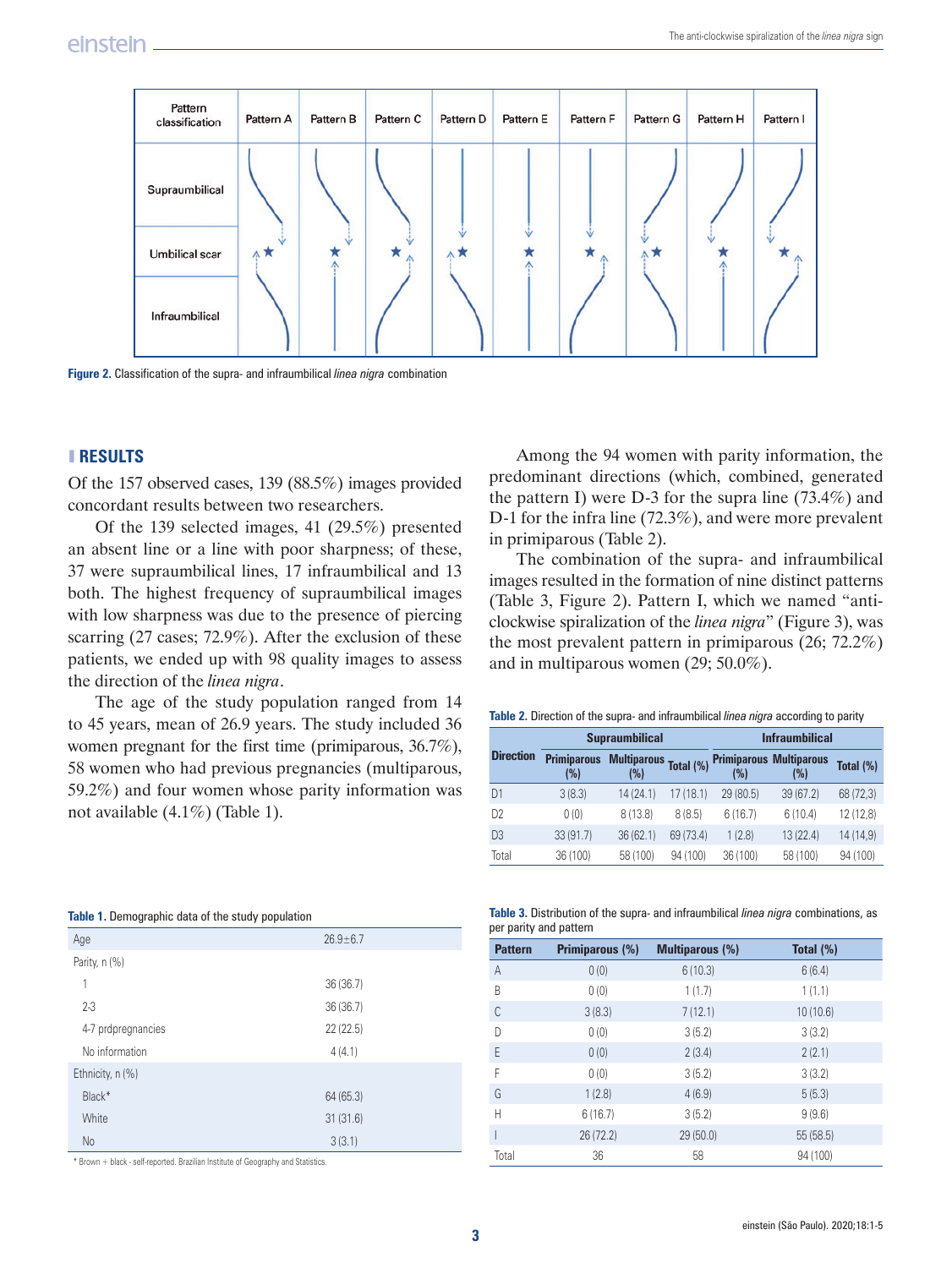

**Figure 3.** The anti-clockwise spiralization of the *linea nigra* sign

#### ❚ **DISCUSSION**

The topic of this article, although intriguing, does not have many academic publications to support it. Beside the mere description of the *linea nigra*, differences in its pattern were first described in 1996, in an article published by researchers from Australia, Beischer et al.<sup>(1)</sup> These authors analyzed only the infraumbilical portion of the *linea nigra* and reported a frequency of 13.9% in the studied population. In our study, the frequency of the infraumbilical *linea nigra* was 87.7%. This difference may be related to the study populations, that were diverse in terms of ethnicity and parity, and to the fact that our study was conducted in puerperal women and based on image capture. Another study carried out in four Primary Care Units in the city of Sao Paulo, in 2008, with 123 pregnant women, reported the presence of *linea nigra* in 37.3% of patients, without distinction between the supra- and infraumbilical portions.(8)

Our study, however, was conducted in puerperal women. This choice was based on the hypothesis that, after delivery and consequent decrease of abdominal distension, there would be a higher concentration of skin pigments, allowing a better identification of the presence and morphology of the *linea nigra*.

According to Beischer et al.,<sup>(1)</sup> 70% of women presenting *linea nigra* had a shift of this line to the right, along with the displacement of the umbilical scar. This phenomenon was attributed to the tightening of the teres and falciform ligaments due to the increased abdominal volume during gestation. The authors studied only primiparous women at term  $($ >37 weeks) and analyzed the abdomen with women in dorsal decubitus, in cephalad direction, which did not enable an adequate visibility of the supraumbilical portion of the *linea nigra*. In addition, the authors analyzed the *linea nigra* and umbilical scar in relation only to the abdominal midline of the pregnant women. Our analysis was based on photographs taken perpendicularly to the abdomen of the patients, which allowed the equidistant visualization of the supra- and infraumbilical lines, and the analysis of both in relation to the umbilical scar. With this method, we avoided biases, such as parallax effects, which may have impaired the analysis of Beischer et al.(1)

Importantly, all images were analyzed by two separate researchers, and we only used those in which the rotation direction was consistent between the two researchers. By doing this we minimized the bias associated with observer-dependent subjectivity.

Beischer et al.,<sup>(1)</sup> analyzed only primiparous women, since they believed previous pregnancies could cause flaccidity of the abdomen, being a confounding factor on the results. In fact, we observed a greater dispersion of the patterns in multiparous women (50.0% of pattern I) than in primiparous (72.2% of pattern I), possibly due to a "blurring" effect on the *linea nigra* after several pregnancies. However, other causes, such as obesity and the presence of stretch marks (also a result of multiparity), should be considered.

The authors suggest that the higher occurrence of pattern I, which we named "anti-clockwise spiralization of the *linea nigra* sign", may be due to the 270° anti-clockwise rotation of the mesentery, $(9)$  which occurs during the return of the physiological omphalocele to the abdominal cavity, around the  $10<sup>th</sup>$  week of embryonic life.<sup> $(10)$ </sup>

#### ❚ **CONCLUSION**

The analysis of the supra and infraumbilical *linea nigra* in puerperal women showed a predominance of what the authors named "the anti-clockwise spiralization of the *linea nigra* sign".

#### ❚ **ACKNOWLEDGEMENT**

To Leo Klotzel Reali, for assistance in handling the images.